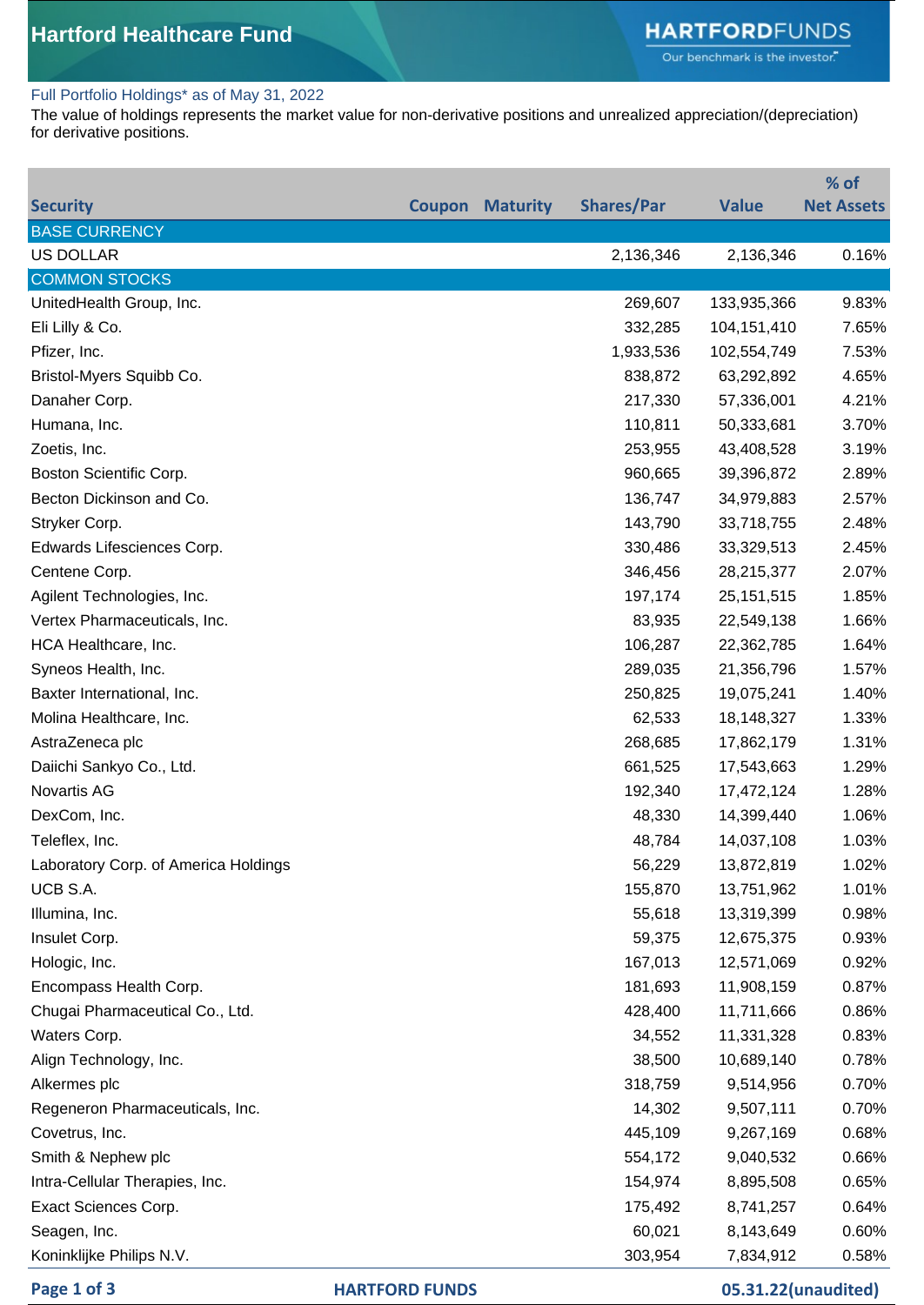# **Hartford Healthcare Fund**

# Full Portfolio Holdings\* as of May 31, 2022

# **HARTFORD**FUNDS

Our benchmark is the investor."

| <b>Coupon Maturity</b><br><b>Shares/Par</b><br><b>Value</b><br><b>Net Assets</b><br><b>Security</b><br>DiaSorin S.p.A.<br>0.57%<br>58,907<br>7,754,429<br>ConvaTec Group plc<br>2,735,083<br>0.55%<br>7,444,911<br>0.53%<br>Hypera S.A.<br>888,600<br>7,252,695<br>Moderna, Inc.<br>49,555<br>7,201,828<br>0.53%<br>202,892<br>0.52%<br>Owens & Minor, Inc.<br>7,076,873<br>Kyowa Kirin Co., Ltd.<br>326,700<br>7,038,504<br>0.52%<br>0.51%<br>Inari Medical, Inc.<br>105,498<br>6,941,768<br>258,245<br>6,837,499<br>0.50%<br>Ono Pharmaceutical Co., Ltd.<br>195,652<br>6,804,532<br>0.50%<br>Genus plc<br>Bio-Techne Corp.<br>18,302<br>6,766,798<br>0.50%<br>Abcam plc<br>448,088<br>0.49%<br>6,671,878<br>Ironwood Pharmaceuticals, Inc.<br>590,129<br>6,650,754<br>0.49%<br>73,919<br>6,629,795<br>0.49%<br>Horizon Therapeutics plc<br>0.47%<br>Glaukos Corp.<br>155,172<br>6,335,673<br>Genmab A/S<br>20,750<br>6,315,451<br>0.46%<br>agilon health, Inc.<br>321,178<br>0.45%<br>6,134,500<br>281,994<br>6,032,508<br>0.44%<br>Hikma Pharmaceuticals plc<br>Eisai Co., Ltd.<br>145,795<br>6,004,101<br>0.44%<br>NanoString Technologies, Inc.<br>365,049<br>5,709,366<br>0.42%<br>Amedisys, Inc.<br>49,005<br>5,680,170<br>0.42%<br>WuXi AppTec Co., Ltd.<br>440,915<br>0.40%<br>5,449,307<br>Ascendis Pharma A/S<br>59,723<br>5,047,191<br>0.37%<br>Tecan Group AG<br>14,412<br>4,676,044<br>0.34%<br>QuidelOrtho Corp.<br>0.34%<br>49,084<br>4,664,453<br>2,876,316<br>4,067,047<br>0.30%<br>Hapvida Participacoes e Investimentos S.A.<br>Elanco Animal Health, Inc.<br>167,597<br>3,972,049<br>0.29%<br>0.28%<br>214,905<br>3,778,030<br>Veracyte, Inc.<br>35,674<br>3,721,512<br>0.27%<br>Karuna Therapeutics, Inc.<br>Argenx SE<br>11,898<br>3,680,051<br>0.27%<br>Alnylam Pharmaceuticals, Inc.<br>26,327<br>0.24%<br>3,311,937<br>Apellis Pharmaceuticals, Inc.<br>79,409<br>0.24%<br>3,291,503<br>AdaptHealth Corp.<br>179,518<br>0.24%<br>3,229,529<br>Sage Therapeutics, Inc.<br>101,082<br>3,160,834<br>0.23%<br>Everest Medicines Ltd.<br>1,072,300<br>0.22%<br>3,013,788<br>PTC Therapeutics, Inc.<br>100,968<br>0.22%<br>2,965,430<br>Sarepta Therapeutics, Inc.<br>40,629<br>0.22%<br>2,958,604<br>Astellas Pharma, Inc.<br>183,000<br>0.21%<br>2,922,677<br>Zentalis Pharmaceuticals, Inc.<br>120,433<br>0.21%<br>2,903,640<br>Ultragenyx Pharmaceutical, Inc.<br>61,382<br>2,878,816<br>0.21%<br><b>Blueprint Medicines Corp.</b><br>48,442<br>0.20%<br>2,664,310<br>CSPC Pharmaceutical Group Ltd.<br>2,386,000<br>0.19%<br>2,549,381<br>Myovant Sciences Ltd.<br>216,972<br>2,250,000<br>0.17%<br>NeoGenomics, Inc.<br>2,187,861<br>0.16%<br>259,841<br>Cano Health, Inc.<br>423,852<br>0.16%<br>2,182,838 |                           |  |         |           | % of  |
|----------------------------------------------------------------------------------------------------------------------------------------------------------------------------------------------------------------------------------------------------------------------------------------------------------------------------------------------------------------------------------------------------------------------------------------------------------------------------------------------------------------------------------------------------------------------------------------------------------------------------------------------------------------------------------------------------------------------------------------------------------------------------------------------------------------------------------------------------------------------------------------------------------------------------------------------------------------------------------------------------------------------------------------------------------------------------------------------------------------------------------------------------------------------------------------------------------------------------------------------------------------------------------------------------------------------------------------------------------------------------------------------------------------------------------------------------------------------------------------------------------------------------------------------------------------------------------------------------------------------------------------------------------------------------------------------------------------------------------------------------------------------------------------------------------------------------------------------------------------------------------------------------------------------------------------------------------------------------------------------------------------------------------------------------------------------------------------------------------------------------------------------------------------------------------------------------------------------------------------------------------------------------------------------------------------------------------------------------------------------------------------------------------------------------------------------------------------------------------------------------------------------------------------------------------------------------------------------------------------------------------------------------------------------------------------------------------------------------------------|---------------------------|--|---------|-----------|-------|
|                                                                                                                                                                                                                                                                                                                                                                                                                                                                                                                                                                                                                                                                                                                                                                                                                                                                                                                                                                                                                                                                                                                                                                                                                                                                                                                                                                                                                                                                                                                                                                                                                                                                                                                                                                                                                                                                                                                                                                                                                                                                                                                                                                                                                                                                                                                                                                                                                                                                                                                                                                                                                                                                                                                                        |                           |  |         |           |       |
|                                                                                                                                                                                                                                                                                                                                                                                                                                                                                                                                                                                                                                                                                                                                                                                                                                                                                                                                                                                                                                                                                                                                                                                                                                                                                                                                                                                                                                                                                                                                                                                                                                                                                                                                                                                                                                                                                                                                                                                                                                                                                                                                                                                                                                                                                                                                                                                                                                                                                                                                                                                                                                                                                                                                        |                           |  |         |           |       |
|                                                                                                                                                                                                                                                                                                                                                                                                                                                                                                                                                                                                                                                                                                                                                                                                                                                                                                                                                                                                                                                                                                                                                                                                                                                                                                                                                                                                                                                                                                                                                                                                                                                                                                                                                                                                                                                                                                                                                                                                                                                                                                                                                                                                                                                                                                                                                                                                                                                                                                                                                                                                                                                                                                                                        |                           |  |         |           |       |
|                                                                                                                                                                                                                                                                                                                                                                                                                                                                                                                                                                                                                                                                                                                                                                                                                                                                                                                                                                                                                                                                                                                                                                                                                                                                                                                                                                                                                                                                                                                                                                                                                                                                                                                                                                                                                                                                                                                                                                                                                                                                                                                                                                                                                                                                                                                                                                                                                                                                                                                                                                                                                                                                                                                                        |                           |  |         |           |       |
|                                                                                                                                                                                                                                                                                                                                                                                                                                                                                                                                                                                                                                                                                                                                                                                                                                                                                                                                                                                                                                                                                                                                                                                                                                                                                                                                                                                                                                                                                                                                                                                                                                                                                                                                                                                                                                                                                                                                                                                                                                                                                                                                                                                                                                                                                                                                                                                                                                                                                                                                                                                                                                                                                                                                        |                           |  |         |           |       |
|                                                                                                                                                                                                                                                                                                                                                                                                                                                                                                                                                                                                                                                                                                                                                                                                                                                                                                                                                                                                                                                                                                                                                                                                                                                                                                                                                                                                                                                                                                                                                                                                                                                                                                                                                                                                                                                                                                                                                                                                                                                                                                                                                                                                                                                                                                                                                                                                                                                                                                                                                                                                                                                                                                                                        |                           |  |         |           |       |
|                                                                                                                                                                                                                                                                                                                                                                                                                                                                                                                                                                                                                                                                                                                                                                                                                                                                                                                                                                                                                                                                                                                                                                                                                                                                                                                                                                                                                                                                                                                                                                                                                                                                                                                                                                                                                                                                                                                                                                                                                                                                                                                                                                                                                                                                                                                                                                                                                                                                                                                                                                                                                                                                                                                                        |                           |  |         |           |       |
|                                                                                                                                                                                                                                                                                                                                                                                                                                                                                                                                                                                                                                                                                                                                                                                                                                                                                                                                                                                                                                                                                                                                                                                                                                                                                                                                                                                                                                                                                                                                                                                                                                                                                                                                                                                                                                                                                                                                                                                                                                                                                                                                                                                                                                                                                                                                                                                                                                                                                                                                                                                                                                                                                                                                        |                           |  |         |           |       |
|                                                                                                                                                                                                                                                                                                                                                                                                                                                                                                                                                                                                                                                                                                                                                                                                                                                                                                                                                                                                                                                                                                                                                                                                                                                                                                                                                                                                                                                                                                                                                                                                                                                                                                                                                                                                                                                                                                                                                                                                                                                                                                                                                                                                                                                                                                                                                                                                                                                                                                                                                                                                                                                                                                                                        |                           |  |         |           |       |
|                                                                                                                                                                                                                                                                                                                                                                                                                                                                                                                                                                                                                                                                                                                                                                                                                                                                                                                                                                                                                                                                                                                                                                                                                                                                                                                                                                                                                                                                                                                                                                                                                                                                                                                                                                                                                                                                                                                                                                                                                                                                                                                                                                                                                                                                                                                                                                                                                                                                                                                                                                                                                                                                                                                                        |                           |  |         |           |       |
|                                                                                                                                                                                                                                                                                                                                                                                                                                                                                                                                                                                                                                                                                                                                                                                                                                                                                                                                                                                                                                                                                                                                                                                                                                                                                                                                                                                                                                                                                                                                                                                                                                                                                                                                                                                                                                                                                                                                                                                                                                                                                                                                                                                                                                                                                                                                                                                                                                                                                                                                                                                                                                                                                                                                        |                           |  |         |           |       |
|                                                                                                                                                                                                                                                                                                                                                                                                                                                                                                                                                                                                                                                                                                                                                                                                                                                                                                                                                                                                                                                                                                                                                                                                                                                                                                                                                                                                                                                                                                                                                                                                                                                                                                                                                                                                                                                                                                                                                                                                                                                                                                                                                                                                                                                                                                                                                                                                                                                                                                                                                                                                                                                                                                                                        |                           |  |         |           |       |
|                                                                                                                                                                                                                                                                                                                                                                                                                                                                                                                                                                                                                                                                                                                                                                                                                                                                                                                                                                                                                                                                                                                                                                                                                                                                                                                                                                                                                                                                                                                                                                                                                                                                                                                                                                                                                                                                                                                                                                                                                                                                                                                                                                                                                                                                                                                                                                                                                                                                                                                                                                                                                                                                                                                                        |                           |  |         |           |       |
|                                                                                                                                                                                                                                                                                                                                                                                                                                                                                                                                                                                                                                                                                                                                                                                                                                                                                                                                                                                                                                                                                                                                                                                                                                                                                                                                                                                                                                                                                                                                                                                                                                                                                                                                                                                                                                                                                                                                                                                                                                                                                                                                                                                                                                                                                                                                                                                                                                                                                                                                                                                                                                                                                                                                        |                           |  |         |           |       |
|                                                                                                                                                                                                                                                                                                                                                                                                                                                                                                                                                                                                                                                                                                                                                                                                                                                                                                                                                                                                                                                                                                                                                                                                                                                                                                                                                                                                                                                                                                                                                                                                                                                                                                                                                                                                                                                                                                                                                                                                                                                                                                                                                                                                                                                                                                                                                                                                                                                                                                                                                                                                                                                                                                                                        |                           |  |         |           |       |
|                                                                                                                                                                                                                                                                                                                                                                                                                                                                                                                                                                                                                                                                                                                                                                                                                                                                                                                                                                                                                                                                                                                                                                                                                                                                                                                                                                                                                                                                                                                                                                                                                                                                                                                                                                                                                                                                                                                                                                                                                                                                                                                                                                                                                                                                                                                                                                                                                                                                                                                                                                                                                                                                                                                                        |                           |  |         |           |       |
|                                                                                                                                                                                                                                                                                                                                                                                                                                                                                                                                                                                                                                                                                                                                                                                                                                                                                                                                                                                                                                                                                                                                                                                                                                                                                                                                                                                                                                                                                                                                                                                                                                                                                                                                                                                                                                                                                                                                                                                                                                                                                                                                                                                                                                                                                                                                                                                                                                                                                                                                                                                                                                                                                                                                        |                           |  |         |           |       |
|                                                                                                                                                                                                                                                                                                                                                                                                                                                                                                                                                                                                                                                                                                                                                                                                                                                                                                                                                                                                                                                                                                                                                                                                                                                                                                                                                                                                                                                                                                                                                                                                                                                                                                                                                                                                                                                                                                                                                                                                                                                                                                                                                                                                                                                                                                                                                                                                                                                                                                                                                                                                                                                                                                                                        |                           |  |         |           |       |
|                                                                                                                                                                                                                                                                                                                                                                                                                                                                                                                                                                                                                                                                                                                                                                                                                                                                                                                                                                                                                                                                                                                                                                                                                                                                                                                                                                                                                                                                                                                                                                                                                                                                                                                                                                                                                                                                                                                                                                                                                                                                                                                                                                                                                                                                                                                                                                                                                                                                                                                                                                                                                                                                                                                                        |                           |  |         |           |       |
|                                                                                                                                                                                                                                                                                                                                                                                                                                                                                                                                                                                                                                                                                                                                                                                                                                                                                                                                                                                                                                                                                                                                                                                                                                                                                                                                                                                                                                                                                                                                                                                                                                                                                                                                                                                                                                                                                                                                                                                                                                                                                                                                                                                                                                                                                                                                                                                                                                                                                                                                                                                                                                                                                                                                        |                           |  |         |           |       |
|                                                                                                                                                                                                                                                                                                                                                                                                                                                                                                                                                                                                                                                                                                                                                                                                                                                                                                                                                                                                                                                                                                                                                                                                                                                                                                                                                                                                                                                                                                                                                                                                                                                                                                                                                                                                                                                                                                                                                                                                                                                                                                                                                                                                                                                                                                                                                                                                                                                                                                                                                                                                                                                                                                                                        |                           |  |         |           |       |
|                                                                                                                                                                                                                                                                                                                                                                                                                                                                                                                                                                                                                                                                                                                                                                                                                                                                                                                                                                                                                                                                                                                                                                                                                                                                                                                                                                                                                                                                                                                                                                                                                                                                                                                                                                                                                                                                                                                                                                                                                                                                                                                                                                                                                                                                                                                                                                                                                                                                                                                                                                                                                                                                                                                                        |                           |  |         |           |       |
|                                                                                                                                                                                                                                                                                                                                                                                                                                                                                                                                                                                                                                                                                                                                                                                                                                                                                                                                                                                                                                                                                                                                                                                                                                                                                                                                                                                                                                                                                                                                                                                                                                                                                                                                                                                                                                                                                                                                                                                                                                                                                                                                                                                                                                                                                                                                                                                                                                                                                                                                                                                                                                                                                                                                        |                           |  |         |           |       |
|                                                                                                                                                                                                                                                                                                                                                                                                                                                                                                                                                                                                                                                                                                                                                                                                                                                                                                                                                                                                                                                                                                                                                                                                                                                                                                                                                                                                                                                                                                                                                                                                                                                                                                                                                                                                                                                                                                                                                                                                                                                                                                                                                                                                                                                                                                                                                                                                                                                                                                                                                                                                                                                                                                                                        |                           |  |         |           |       |
|                                                                                                                                                                                                                                                                                                                                                                                                                                                                                                                                                                                                                                                                                                                                                                                                                                                                                                                                                                                                                                                                                                                                                                                                                                                                                                                                                                                                                                                                                                                                                                                                                                                                                                                                                                                                                                                                                                                                                                                                                                                                                                                                                                                                                                                                                                                                                                                                                                                                                                                                                                                                                                                                                                                                        |                           |  |         |           |       |
|                                                                                                                                                                                                                                                                                                                                                                                                                                                                                                                                                                                                                                                                                                                                                                                                                                                                                                                                                                                                                                                                                                                                                                                                                                                                                                                                                                                                                                                                                                                                                                                                                                                                                                                                                                                                                                                                                                                                                                                                                                                                                                                                                                                                                                                                                                                                                                                                                                                                                                                                                                                                                                                                                                                                        |                           |  |         |           |       |
|                                                                                                                                                                                                                                                                                                                                                                                                                                                                                                                                                                                                                                                                                                                                                                                                                                                                                                                                                                                                                                                                                                                                                                                                                                                                                                                                                                                                                                                                                                                                                                                                                                                                                                                                                                                                                                                                                                                                                                                                                                                                                                                                                                                                                                                                                                                                                                                                                                                                                                                                                                                                                                                                                                                                        |                           |  |         |           |       |
|                                                                                                                                                                                                                                                                                                                                                                                                                                                                                                                                                                                                                                                                                                                                                                                                                                                                                                                                                                                                                                                                                                                                                                                                                                                                                                                                                                                                                                                                                                                                                                                                                                                                                                                                                                                                                                                                                                                                                                                                                                                                                                                                                                                                                                                                                                                                                                                                                                                                                                                                                                                                                                                                                                                                        |                           |  |         |           |       |
|                                                                                                                                                                                                                                                                                                                                                                                                                                                                                                                                                                                                                                                                                                                                                                                                                                                                                                                                                                                                                                                                                                                                                                                                                                                                                                                                                                                                                                                                                                                                                                                                                                                                                                                                                                                                                                                                                                                                                                                                                                                                                                                                                                                                                                                                                                                                                                                                                                                                                                                                                                                                                                                                                                                                        |                           |  |         |           |       |
|                                                                                                                                                                                                                                                                                                                                                                                                                                                                                                                                                                                                                                                                                                                                                                                                                                                                                                                                                                                                                                                                                                                                                                                                                                                                                                                                                                                                                                                                                                                                                                                                                                                                                                                                                                                                                                                                                                                                                                                                                                                                                                                                                                                                                                                                                                                                                                                                                                                                                                                                                                                                                                                                                                                                        |                           |  |         |           |       |
|                                                                                                                                                                                                                                                                                                                                                                                                                                                                                                                                                                                                                                                                                                                                                                                                                                                                                                                                                                                                                                                                                                                                                                                                                                                                                                                                                                                                                                                                                                                                                                                                                                                                                                                                                                                                                                                                                                                                                                                                                                                                                                                                                                                                                                                                                                                                                                                                                                                                                                                                                                                                                                                                                                                                        |                           |  |         |           |       |
|                                                                                                                                                                                                                                                                                                                                                                                                                                                                                                                                                                                                                                                                                                                                                                                                                                                                                                                                                                                                                                                                                                                                                                                                                                                                                                                                                                                                                                                                                                                                                                                                                                                                                                                                                                                                                                                                                                                                                                                                                                                                                                                                                                                                                                                                                                                                                                                                                                                                                                                                                                                                                                                                                                                                        |                           |  |         |           |       |
|                                                                                                                                                                                                                                                                                                                                                                                                                                                                                                                                                                                                                                                                                                                                                                                                                                                                                                                                                                                                                                                                                                                                                                                                                                                                                                                                                                                                                                                                                                                                                                                                                                                                                                                                                                                                                                                                                                                                                                                                                                                                                                                                                                                                                                                                                                                                                                                                                                                                                                                                                                                                                                                                                                                                        |                           |  |         |           |       |
|                                                                                                                                                                                                                                                                                                                                                                                                                                                                                                                                                                                                                                                                                                                                                                                                                                                                                                                                                                                                                                                                                                                                                                                                                                                                                                                                                                                                                                                                                                                                                                                                                                                                                                                                                                                                                                                                                                                                                                                                                                                                                                                                                                                                                                                                                                                                                                                                                                                                                                                                                                                                                                                                                                                                        |                           |  |         |           |       |
|                                                                                                                                                                                                                                                                                                                                                                                                                                                                                                                                                                                                                                                                                                                                                                                                                                                                                                                                                                                                                                                                                                                                                                                                                                                                                                                                                                                                                                                                                                                                                                                                                                                                                                                                                                                                                                                                                                                                                                                                                                                                                                                                                                                                                                                                                                                                                                                                                                                                                                                                                                                                                                                                                                                                        |                           |  |         |           |       |
|                                                                                                                                                                                                                                                                                                                                                                                                                                                                                                                                                                                                                                                                                                                                                                                                                                                                                                                                                                                                                                                                                                                                                                                                                                                                                                                                                                                                                                                                                                                                                                                                                                                                                                                                                                                                                                                                                                                                                                                                                                                                                                                                                                                                                                                                                                                                                                                                                                                                                                                                                                                                                                                                                                                                        |                           |  |         |           |       |
|                                                                                                                                                                                                                                                                                                                                                                                                                                                                                                                                                                                                                                                                                                                                                                                                                                                                                                                                                                                                                                                                                                                                                                                                                                                                                                                                                                                                                                                                                                                                                                                                                                                                                                                                                                                                                                                                                                                                                                                                                                                                                                                                                                                                                                                                                                                                                                                                                                                                                                                                                                                                                                                                                                                                        |                           |  |         |           |       |
|                                                                                                                                                                                                                                                                                                                                                                                                                                                                                                                                                                                                                                                                                                                                                                                                                                                                                                                                                                                                                                                                                                                                                                                                                                                                                                                                                                                                                                                                                                                                                                                                                                                                                                                                                                                                                                                                                                                                                                                                                                                                                                                                                                                                                                                                                                                                                                                                                                                                                                                                                                                                                                                                                                                                        |                           |  |         |           |       |
|                                                                                                                                                                                                                                                                                                                                                                                                                                                                                                                                                                                                                                                                                                                                                                                                                                                                                                                                                                                                                                                                                                                                                                                                                                                                                                                                                                                                                                                                                                                                                                                                                                                                                                                                                                                                                                                                                                                                                                                                                                                                                                                                                                                                                                                                                                                                                                                                                                                                                                                                                                                                                                                                                                                                        |                           |  |         |           |       |
|                                                                                                                                                                                                                                                                                                                                                                                                                                                                                                                                                                                                                                                                                                                                                                                                                                                                                                                                                                                                                                                                                                                                                                                                                                                                                                                                                                                                                                                                                                                                                                                                                                                                                                                                                                                                                                                                                                                                                                                                                                                                                                                                                                                                                                                                                                                                                                                                                                                                                                                                                                                                                                                                                                                                        |                           |  |         |           |       |
|                                                                                                                                                                                                                                                                                                                                                                                                                                                                                                                                                                                                                                                                                                                                                                                                                                                                                                                                                                                                                                                                                                                                                                                                                                                                                                                                                                                                                                                                                                                                                                                                                                                                                                                                                                                                                                                                                                                                                                                                                                                                                                                                                                                                                                                                                                                                                                                                                                                                                                                                                                                                                                                                                                                                        |                           |  |         |           |       |
|                                                                                                                                                                                                                                                                                                                                                                                                                                                                                                                                                                                                                                                                                                                                                                                                                                                                                                                                                                                                                                                                                                                                                                                                                                                                                                                                                                                                                                                                                                                                                                                                                                                                                                                                                                                                                                                                                                                                                                                                                                                                                                                                                                                                                                                                                                                                                                                                                                                                                                                                                                                                                                                                                                                                        |                           |  |         |           |       |
|                                                                                                                                                                                                                                                                                                                                                                                                                                                                                                                                                                                                                                                                                                                                                                                                                                                                                                                                                                                                                                                                                                                                                                                                                                                                                                                                                                                                                                                                                                                                                                                                                                                                                                                                                                                                                                                                                                                                                                                                                                                                                                                                                                                                                                                                                                                                                                                                                                                                                                                                                                                                                                                                                                                                        |                           |  |         |           |       |
|                                                                                                                                                                                                                                                                                                                                                                                                                                                                                                                                                                                                                                                                                                                                                                                                                                                                                                                                                                                                                                                                                                                                                                                                                                                                                                                                                                                                                                                                                                                                                                                                                                                                                                                                                                                                                                                                                                                                                                                                                                                                                                                                                                                                                                                                                                                                                                                                                                                                                                                                                                                                                                                                                                                                        |                           |  |         |           |       |
|                                                                                                                                                                                                                                                                                                                                                                                                                                                                                                                                                                                                                                                                                                                                                                                                                                                                                                                                                                                                                                                                                                                                                                                                                                                                                                                                                                                                                                                                                                                                                                                                                                                                                                                                                                                                                                                                                                                                                                                                                                                                                                                                                                                                                                                                                                                                                                                                                                                                                                                                                                                                                                                                                                                                        |                           |  |         |           |       |
|                                                                                                                                                                                                                                                                                                                                                                                                                                                                                                                                                                                                                                                                                                                                                                                                                                                                                                                                                                                                                                                                                                                                                                                                                                                                                                                                                                                                                                                                                                                                                                                                                                                                                                                                                                                                                                                                                                                                                                                                                                                                                                                                                                                                                                                                                                                                                                                                                                                                                                                                                                                                                                                                                                                                        | Amicus Therapeutics, Inc. |  | 284,659 | 2,169,102 | 0.16% |

# **Page 2 of 3 HARTFORD FUNDS 05.31.22(unaudited)**